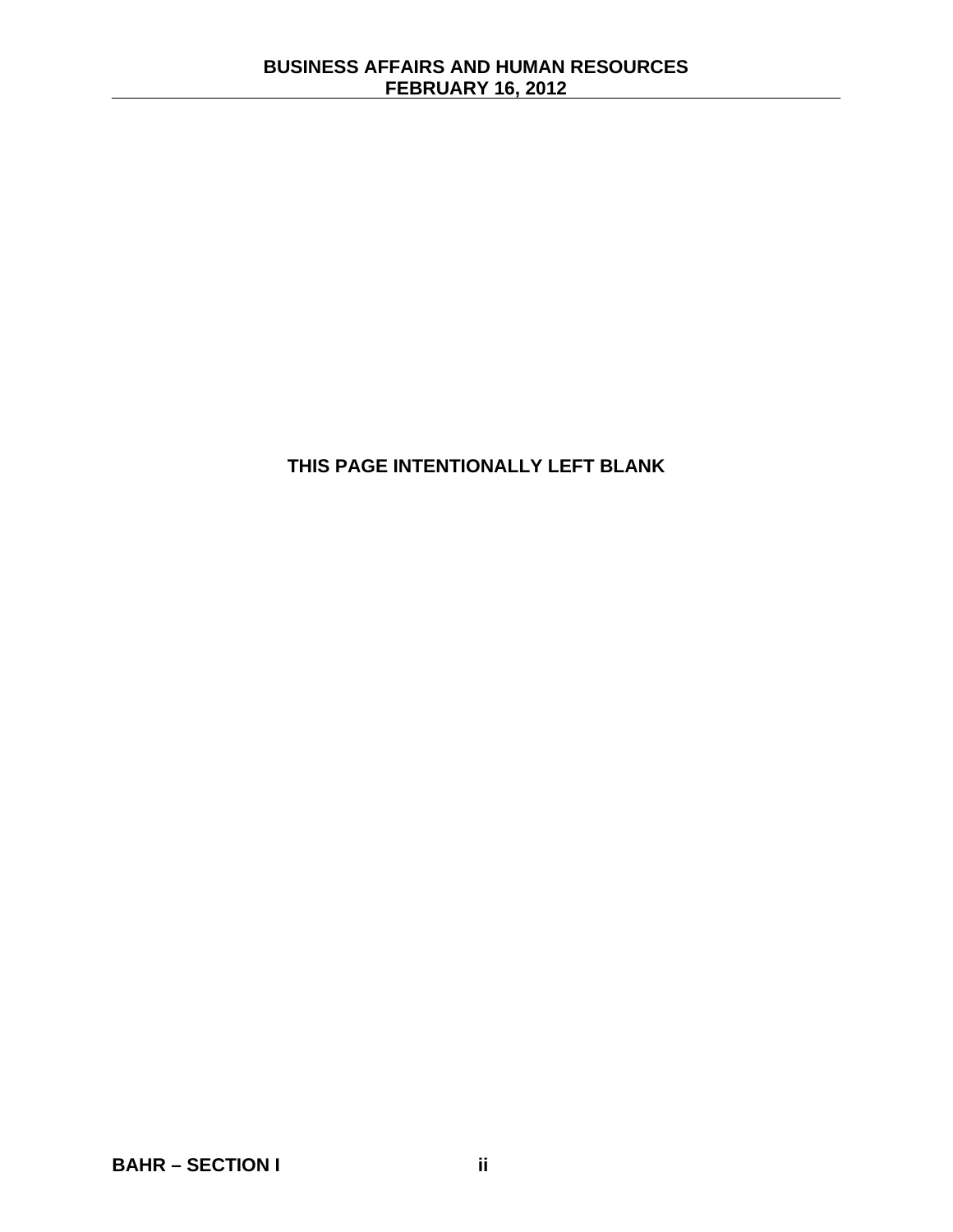### **SUBJECT**

Amendments to Board Policy, Section II. Subsection G.1. – Second Reading: proposal to allow institutional authority to offer multi-year contracts for non-tenure track faculty

#### **REFERENCE**

October, 2006 Board discussion item related to the approval of individual extended contracts approved at the same meeting. Board asked CAAP to work on a proposal for review. December, 2011 Board approved first reading

#### **APPLICABLE STATUTE, RULE, OR POLICY**

Idaho State Board of Education Governing Policies & Procedures, Section  $II.G.1.b.$ 

#### **BACKGROUND/DISCUSSION**

 In December 2011 the Board approved the first reading to amend Board policy II.G.1.b. to establish parameters under which the institutions may enter into multiyear contracts for certain non-tenure faculty classifications, for a maximum term of three years.

#### **IMPACT**

Some level of job security will enhance applicant pools for national searches and encourage applicants to relocate as needed. Cost savings are anticipated as a result of minimized training and failed search costs.

#### **ATTACHMENTS**

Attachment 1 – Policy II.G.1. Policies Regarding Faculty **Page 3** 

# **STAFF COMMENTS AND RECOMMENDATIONS**

There was one change from first reading per Board discussion at the December, 2011 Board meeting. In II.G.1.b. the phrase "without prior Board approval" was added to requirement (1) in the third sentence. The requirement reads in full: "no contract of appointment may exceed three (3) years without prior Board approval."

Staff recommends approval.

#### **BOARD ACTION**

I move to approve the second reading of the amendments to Board Policy II.G.1.b., as presented.

Moved by \_\_\_\_\_\_\_\_\_\_\_\_\_ Seconded by \_\_\_\_\_\_\_\_\_\_\_\_ Carried Yes \_\_\_\_\_\_ No \_\_\_\_\_\_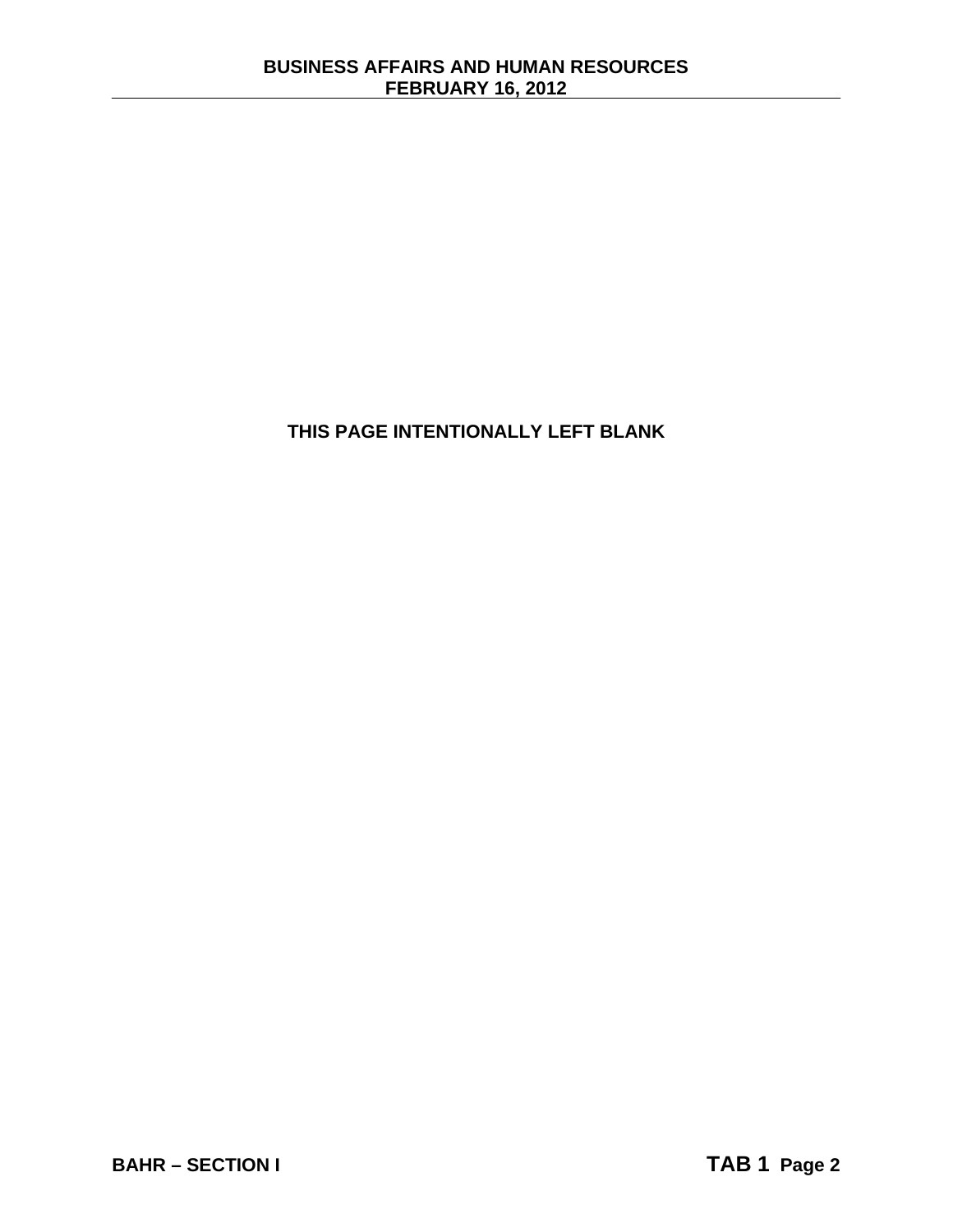#### 1. Letters of Employment

- a. All faculty employees serve pursuant to employment contracts. The employment contract must include the period of the appointment, salary, pay periods, position title, employment status and such other information as the institution may elect to include in order to define the contract of employment. Non-tenured faculty employees have no continued expectation of employment beyond their current contract of employment. Each faculty employee must acknowledge receipt and acceptance of the terms of the employment contract by signing and returning a copy to the institution initiating the offer of appointment. Failure or refusal of the faculty employee to sign and return a copy of the employment contract within the time specified in the contract is deemed to be a rejection of the offer of employment unless the parties have mutually agreed in writing to extend the time. Nothing in this paragraph prohibits the institution from extending another offer to the employee in the event the initial offer was not signed and returned in a timely manner. Any alteration by the employee of the offer is deemed a counter-offer requiring an affirmative act of acceptance by an officer authorized to enter into contracts of employment binding the institution. Each contract of employment must include a statement to the following effect and intent: "The terms of employment set forth in this letter (contract) of employment are also subject to the Governing Policies and Procedures of the State Board of Education (or the Board of Regents of the University of Idaho, in the case of the University of Idaho), and the policies and procedures of (the institution)."
- b. Term of Appointment All non-tenure faculty employees have fixed terms of employment. Except as provided herein, no contract of employment with such an employee may exceed one (1) year. The institutions may implement policies allowing for multi-year contracts for certain classifications of non-tenure track faculty members. Such policies must include, at a minimum, the following requirements: (1) no contract of appointment may exceed three (3) years without prior Board approval; (2) all multi-year employment contracts shall be approved in writing by the institution's Chief Executive Officer or designee; and (3) all multiyear contracts must be reported to the Board at the next regular meeting. Employment is subject to satisfactory annual performance review with informal review at the end of each semester.

A multi-year contract shall also state that it may be terminated at any time for adequate cause, as defined in Section II.L. of Board policy, or when the Board declares a state of financial exigency, as defined in Section II.N. of Board policy. The contract shall also state that it may be non-renewed pursuant to Section II.G.5. of Board policy.

Employment beyond the contract period may not be legally presumed. Reappointment of a faculty employment contract is subject solely to the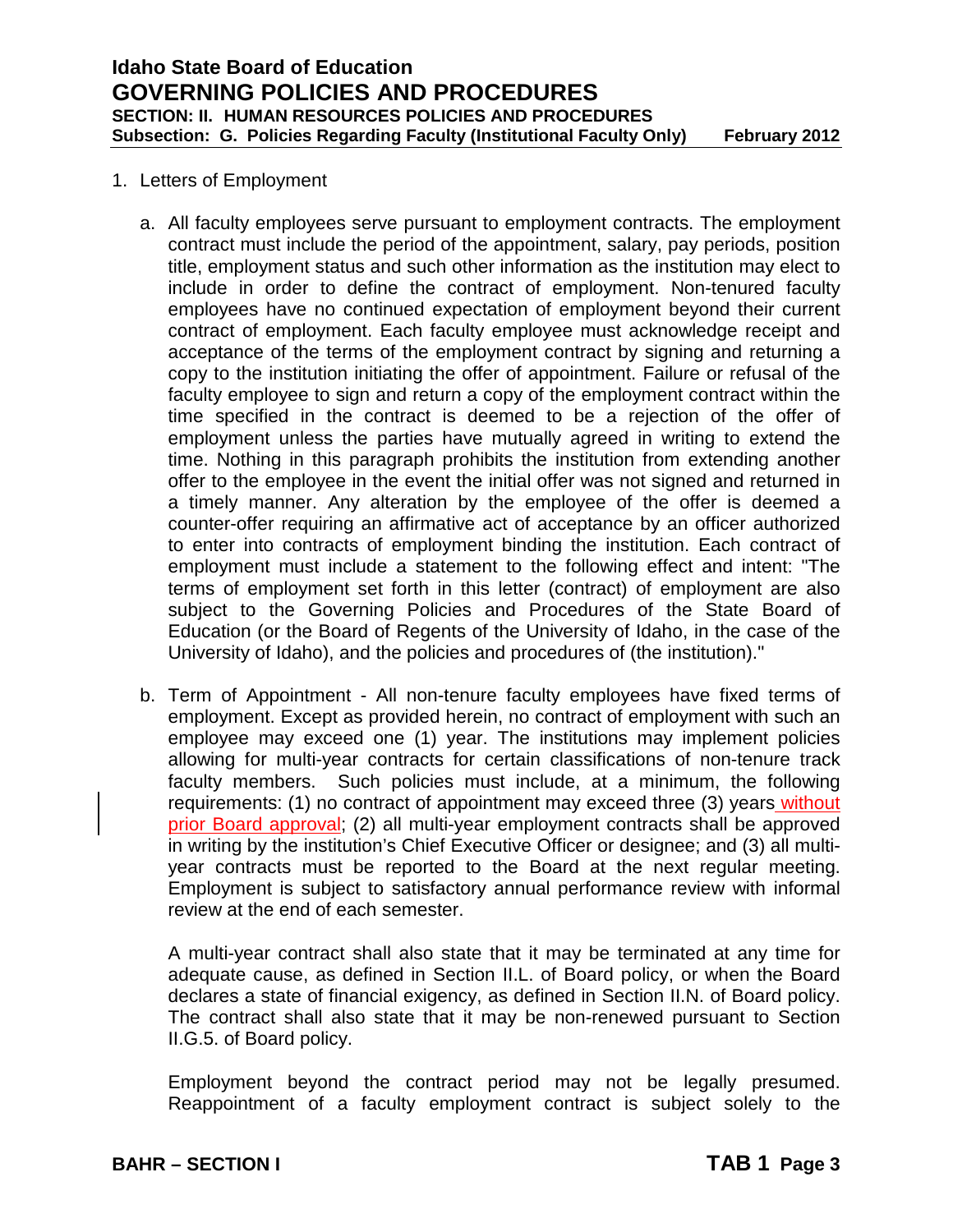# **Idaho State Board of Education GOVERNING POLICIES AND PROCEDURES SECTION: II. HUMAN RESOURCES POLICIES AND PROCEDURES Subsection: G. Policies Regarding Faculty (Institutional Faculty Only) February 2012**

discretion of the chief executive officer of the institution, and, where applicable, of the Board.

- c. Non-tenured faculty and tenured faculty, who serve pursuant to contracts of employment or notices (letters) of appointment containing a stated salary are not guaranteed such salary in subsequent contracts or appointments, and such salary is subject to adjustment during the contract period due to financial exigency (as provided for in Section II.N of Board Policy) or through furlough or work hour adjustments (as provided for in section II.B.2.c of Board Policy).
- d. Faculty Rank and Promotion
	- i. There are four (4) primary faculty ranks at each institution: (a) professor, (b) associate professor, (c) assistant professor, and (d) instructor. Each institution may establish additional faculty ranks, specify the title of each rank, and delineate the requirements for each faculty rank so established. Recommendations for additional faculty ranks must be submitted by the chief executive officer to the Board for approval.
	- ii. Faculty rank, including initial appointment to faculty rank and any promotion to a higher rank at an institution, is located in a department or equivalent unit.
	- iii. Each institution must establish criteria for initial appointment to faculty rank and for promotion in rank at the institution. Such criteria must be submitted to the Board for approval, and upon approval must be published and made available to the faculty.
	- iv. Persons who have made substantial contributions to their fields of specialization or who have demonstrated exceptional scholarship and competence or appropriate creative accomplishment of recognized outstanding quality may be appointed to faculty rank without satisfying established institutional criteria for initial appointment or promotion, provided that the qualifications of such individuals have been reviewed in accordance with institutional procedures and the appointment is recommended by the chief executive officer and approved by the Board.
	- v. A non-classified employee may hold faculty rank in a department or equivalent unit in which rank has previously been established by the institution. A non-classified employee may be granted rank at the time of appointment or subsequent thereto, or may be promoted in rank, if such employee meets the criteria for rank as established by the institution and approved by the Board.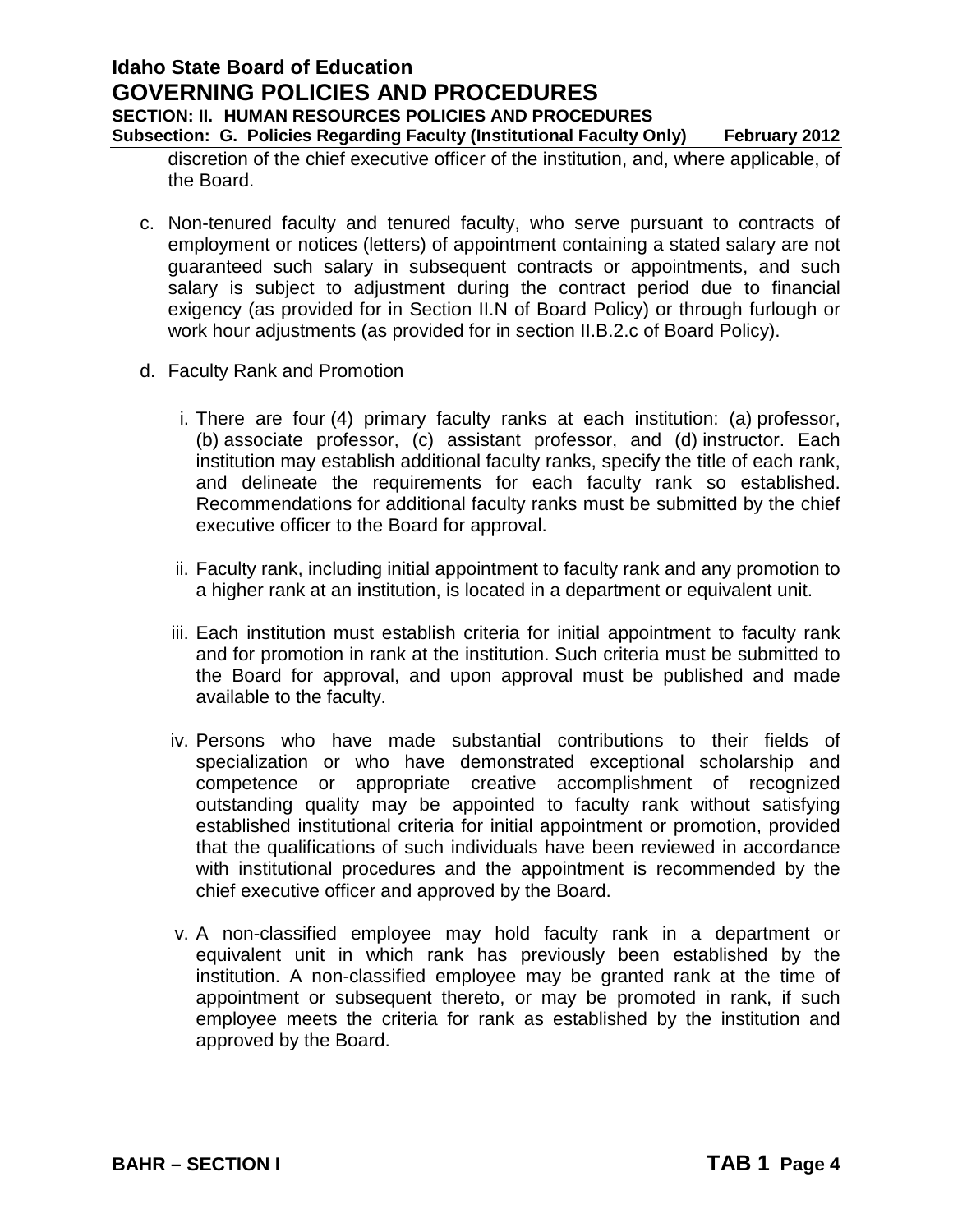#### **SUBJECT**

Amendment to Board Policy, Section II.I.4. – First Reading

#### **APPLICABLE STATUTES, RULE OR POLICY**

Idaho State Board of Education Governing Policies & Procedures, Section II.I

#### **BACKGROUND / DISCUSSION**

Board policy establishes all holidays to be observed by institutions and agencies governed by the Board. The policy provides "If a chief executive officer desires to designate a holiday that is different from those specified above, the Chief Executive Officer must notify the Executive Director."

#### **IMPACT**

Elimination of this notification requirement and directly authorizing presidents to designate alternate holidays will align policy with current practice and eliminate unnecessary paperwork and reporting.

#### **ATTACHMENTS**

Attachment 1 – Policy II.I. Leaves – All Employees Page 3

# **STAFF COMMENTS AND RECOMMENDATIONS**

In February 2010, the Board revised its policy to clarify the powers delegated to the institution presidents to manage their workforce. Staff continues to review Board policy to ensure internal consistency with respect to this delegated authority. Staff finds the notification requirement in II.I.4.d. is unnecessary and recommends approval.

#### **BOARD ACTION**

I move to approve the first reading of the amendment to Board Policy II.I., as presented.

Moved by\_\_\_\_\_\_\_\_\_\_\_\_\_\_\_\_ Seconded by\_\_\_\_\_\_\_\_\_\_\_\_\_\_\_\_\_ Carried Yes\_\_\_\_\_ No\_\_\_\_\_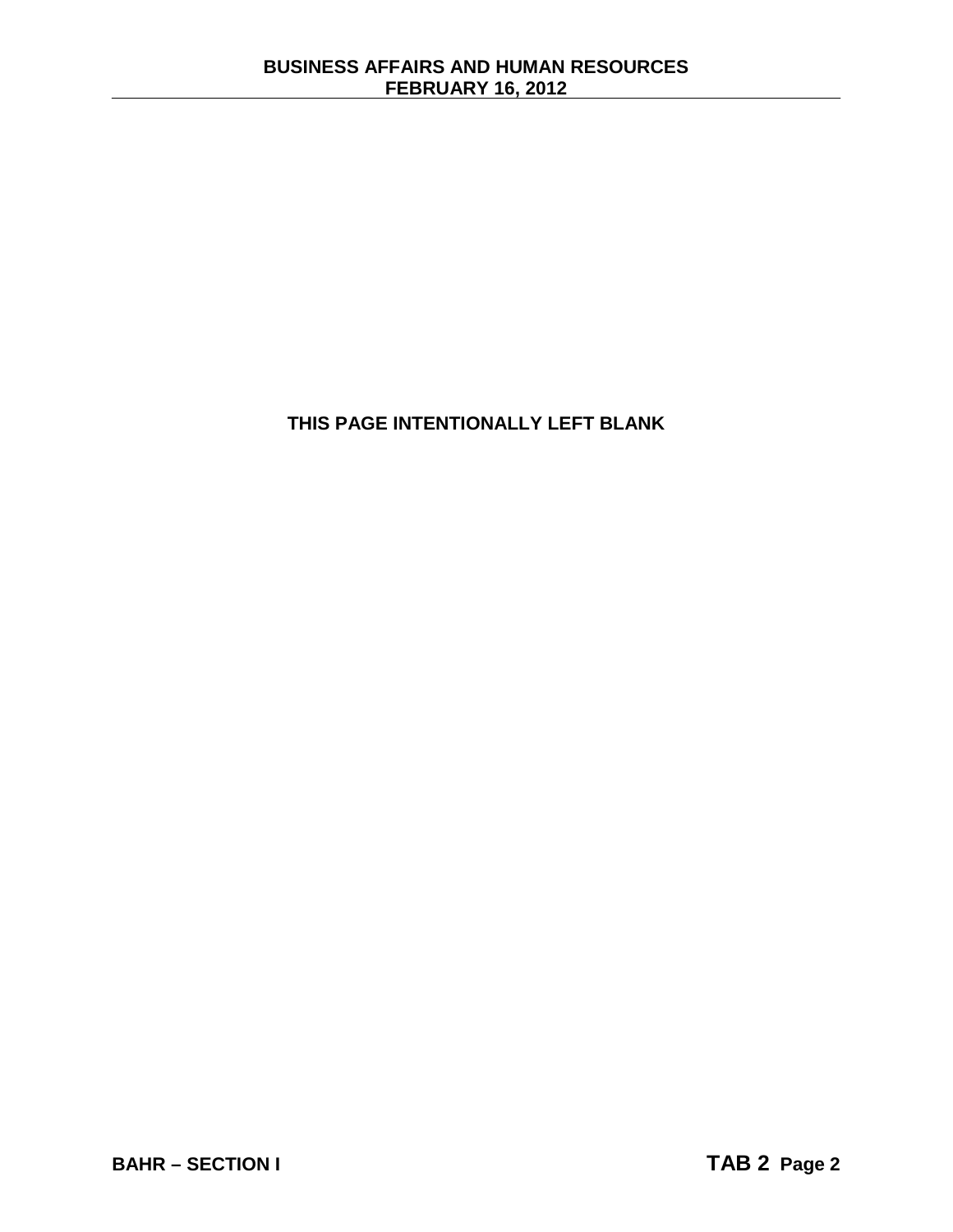#### 1. Annual Leave

For all categories of employees, annual leave shall be as set forth in the respective subsection outlining policies for that category of employee (i.e., classified, nonclassified, faculty, etc.)

- 2. Sick Leave
	- a. All employees accrue sick leave as provided for in Chapter 53, Title 67, Idaho Code, and rules of the Idaho Division of Human Resources. Sick leave shall be used in accordance with state law and internal institution or agency policies.
	- b. At the employee's option, annual leave may be used in lieu of sick leave.
- 3. Disability, Workers' Compensation, and Family Medical Leave

Disability, Workers' Compensation, and Family Medical leave shall be in accordance with applicable state and federal law.

4. Holidays

A holiday is a day of exemption from work granted to employees and for which they are compensated as if they had actually worked.

a. The following holidays are recognized by statute and the Board:

January 1 (New Year's Day) Third Monday in January (Martin Luther King, Jr. Day/Human Rights Day) Third Monday in February (Presidents' Day) Last Monday in May (Memorial Day or Decoration Day) July 4 (Independence Day) First Monday in September (Labor Day) Second Monday in October (Columbus Day) November 11 (Veterans Day) Fourth Thursday in November (Thanksgiving) December 25 (Christmas)

- b. In addition, any day may be designated by the President of the United States or the Governor of Idaho for a public fast, Thanksgiving, or holiday.
- c. In the event that a holiday occurs on a Saturday, the preceding Friday is recognized as a holiday. If a holiday falls on a Sunday, the following Monday is recognized as a holiday.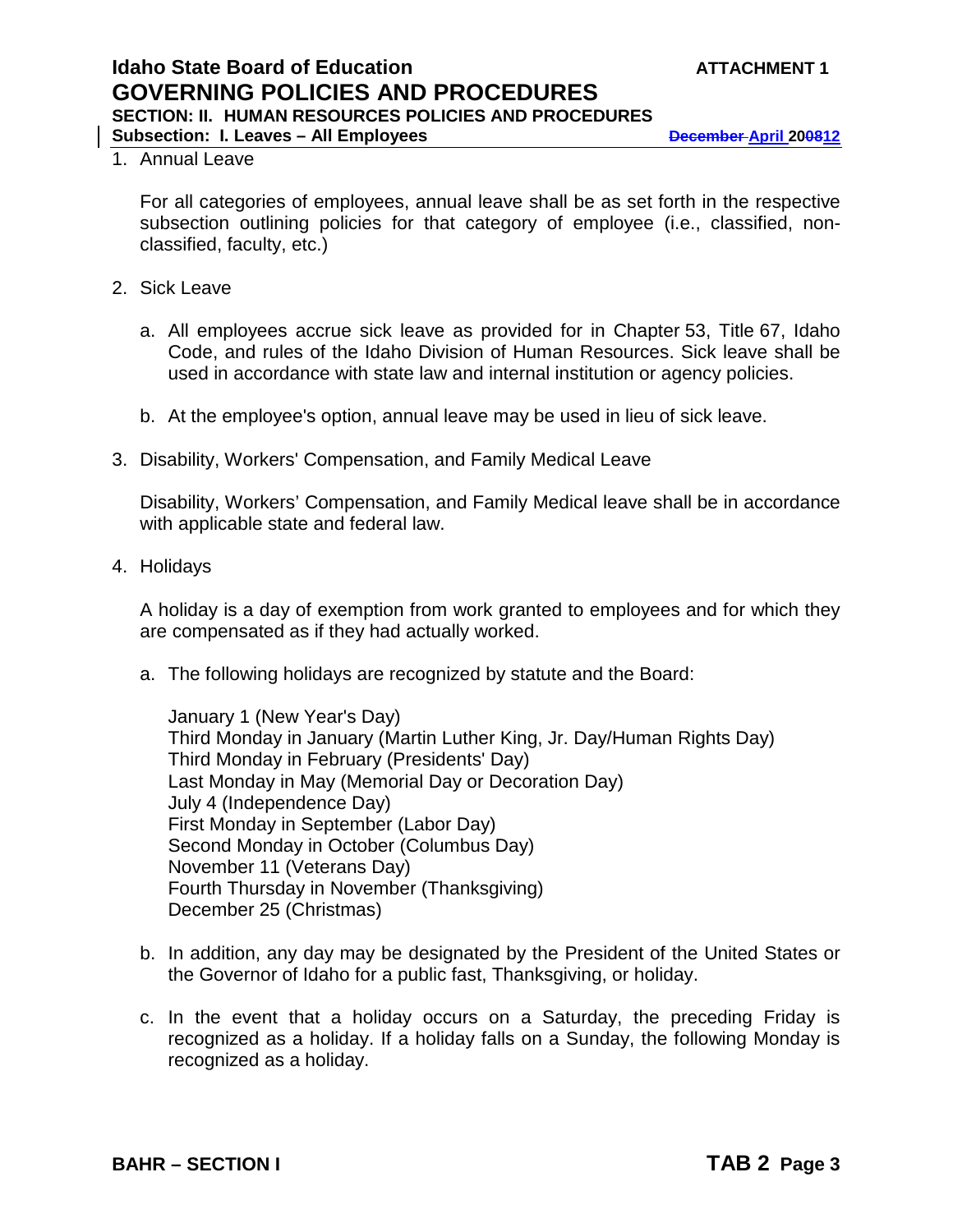# **Idaho State Board of Education ATTACHMENT 1 GOVERNING POLICIES AND PROCEDURES SECTION: II. HUMAN RESOURCES POLICIES AND PROCEDURES Subsection: I. Leaves – All Employees December April 200812**

- d. If a chief executive officer desires to designate a holiday that is different from those specified above, the Chief Executive Officer must notify the Executive Director. Institution chief executive officers are authorized to designate holidays different than those specified above in order to accommodate planning for academic calendars.
- 5. Other Leave

All other types of leave for classified employees shall be in accordance with Chapter 53, Title 67, Idaho Code, and the rules of the State Division of Human Resources. Other types of leave for University of Idaho classified employees shall be in accordance with the policies of the University of Idaho.

All other types of leave for non-classified employees, including faculty employees, shall be in accordance with the internal policies of each institution or agency and with the following:

- a. Leave for Court Required Service
	- i. An employee who is summoned for jury duty or subpoenaed as a witness before a court of competent jurisdiction or as a witness in a proceeding before any federal or state administrative agency will be granted leave with pay and any jury or witness fees may be retained by the employee.
	- ii. An employee must request annual leave or leave without compensation for:
		- 1) appearing as a party in a non-job-related proceeding involving the employee;
		- 2) appearing as an expert witness when the employee is compensated for such appearance; or
		- 3) appearing as a plaintiff or complainant, or as counsel for a plaintiff or complainant, in a proceeding in which the Board or any of its institutions or agencies is a defendant or respondent.
- b. Military Leave

Leave for the purpose of military service shall be in accordance with applicable state and federal law.

- c. Leave Without Pay
	- i. Any employee may apply for leave without pay. Leave without pay is granted at the discretion of the Chief Executive Officer. The initial grant of leave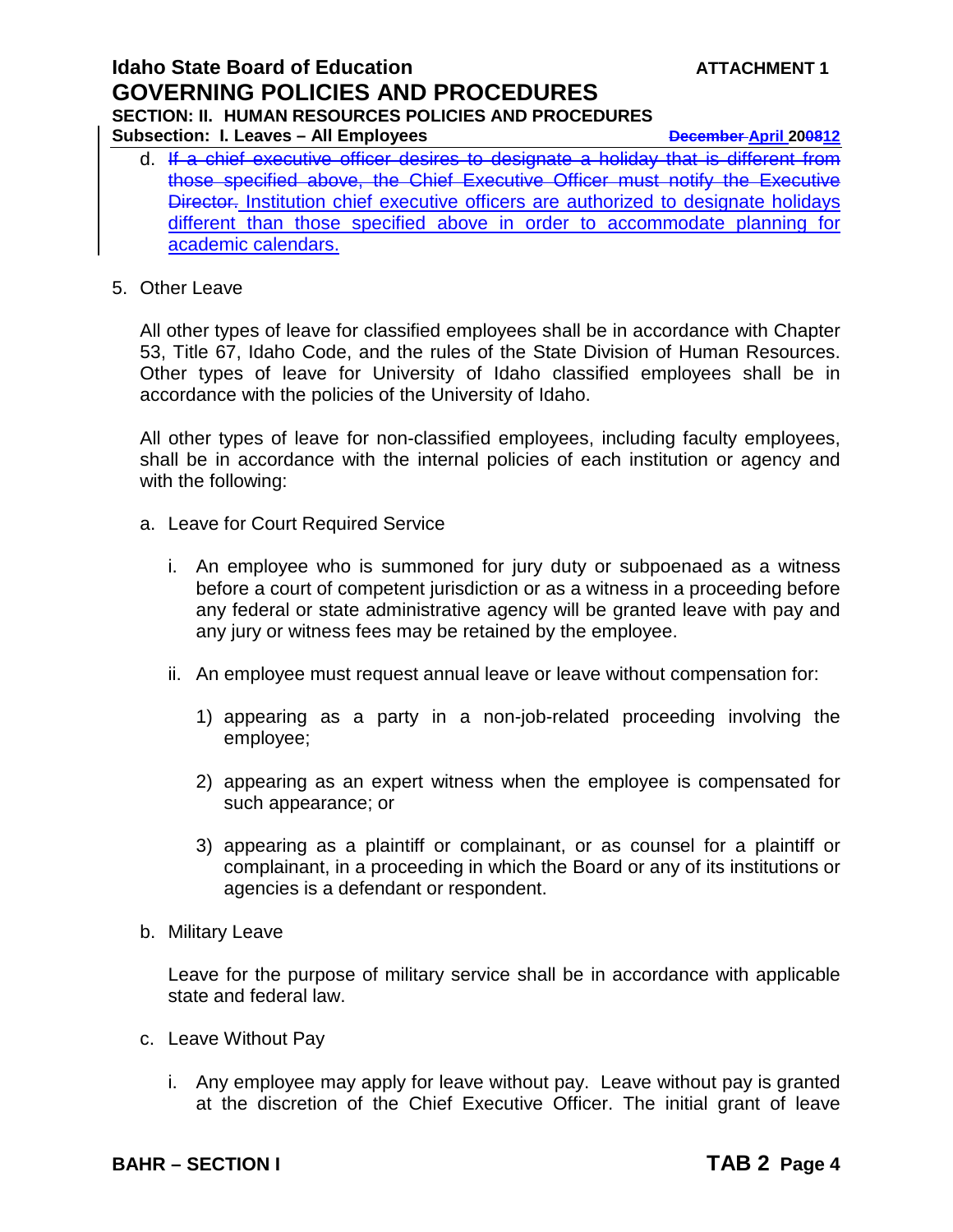# **Idaho State Board of Education ATTACHMENT 1 GOVERNING POLICIES AND PROCEDURES SECTION: II. HUMAN RESOURCES POLICIES AND PROCEDURES Subsection: I. Leaves – All Employees December April 200812**

without pay may be for a period of up to one (1) calendar year. Extensions of such leave for one (1) year at a time may be granted by the Chief Executive Officer not to exceed a total of three (3) successive calendar years.

- ii. It is the Board's intent that the state salary not be duplicated to an employee serving in the Legislature. Therefore, an employee of an institution or agency who is elected or appointed to the Idaho State Legislature must be placed on leave without compensation for hours not worked during such time as the Legislature is in session. Any such employee must complete a time sheet every pay period during the session and may only be compensated for actual hours worked for the institution or agency. All hours short of forty (40) per week must be leave without compensation.
- iii. Benefits While on Leave Without Pay. An employee who has received approval from the chief executive officer for leave without pay may continue to contribute toward and receive the benefits of any state or institutional insurance and retirement programs, if the laws, rules, regulations, policies, and procedures governing the administration of such insurance and retirement programs permit.
- d. At the discretion of the Chief Executive Officer, an employee may be granted administrative leave with pay when the agency or institution will benefit as a result of such leave.